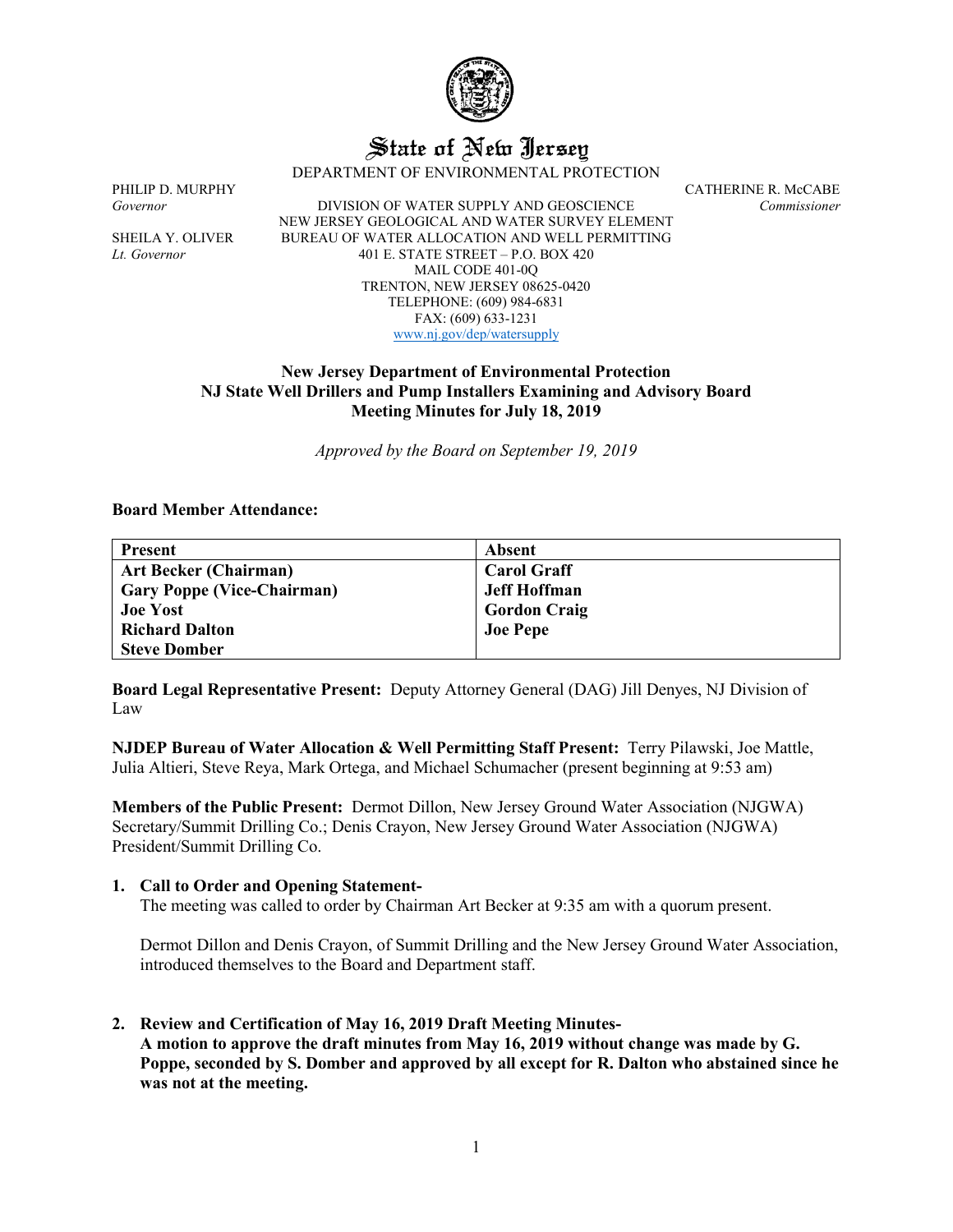**3. Review and Certification of June 20, 2019 Draft Conference Call Minutes-A motion to approve the draft conference call minutes from June 20, 2019 without change was made by G. Poppe, seconded by J. Yost and approved unanimously.**

#### **4. Board Business and Correspondence-**

S. Reya informed the Board that they are currently all on the same term and are not on staggered terms as they should be pursuant to the Subsurface and Percolating Waters Act (Act). This was something DAG, Robert Guzek previously brought up and he advised that the Department attempt to process reappointments in a manner that stays consistent with the Act to the extent possible. All Board members' terms currently expire in March of 2020. Board members were recently provided with their resumes which were on file from when they previously applied for their positions. Carol Graff recently informed the Bureau that she will not be seeking reappointment to the Board after her current term expires. S. Reya told the Board that the Department will conduct outreach for a new public member to fill the vacancy. It was requested that Board members who have expressed interest in continuing to serve on the Board submit their updated resume to S. Reya so he can coordinate the reappointments.

## **5. Testing and Continuing Education Update-**

M. Ortega provided the Board with some updated testing information for well driller and pump installer exams. He stated that the Department has continued to receive monthly updates from the National Ground Water Association (NGWA) for individuals who take a New Jersey regulatory test module. No trends could be formed thus far due to a small data set. M. Ortega informed the Board that he finished compiling the data for exams taken between 2007 to 2017. He will use the new data received from NGWA along with the old test data to determine if there are any trends evident when comparing the two (2) different testing formats. Board members indicated that they would like to see this summary table regularly updated and presented at future meetings. S. Domber recommended putting a date at the bottom of the page if the same format will be used.

M. Ortega then described the continuing education course completion statistics detailed on the same sheet. As of July 17, 2019, 89 licensees have earned the seven (7) continuing education points (CEPs) needed for their license renewal. There have also been 349 licensees that have started to earn CEPs toward their license renewal. That is out of approximately 980 total licensees who need to earn CEPs for their renewal. Approximately 45 licensees are exempt from the CEP requirements for this licensing cycle due to being newly licensed. The Board voiced their concerns based on the low percentage of licensees who have completed their CEPs. S. Reya mentioned that it is likely there are a lot more licensees who have taken their 8-Hour OSHA HAZWOPER refresher than have reported to the Bureau. Once course completion certificates are submitted the total will likely increase significantly.

It was also noted that roughly a 20 percent decline in licensees was seen after the 2017 renewal cycle and the Department anticipates a similar number this cycle, if not more due to those who do not intend to renew due to the newly implemented CEP requirements. A. Becker reminded members that during the May 16, 2019 meeting it was noted that licensees cannot receive points for courses taken prior to the well rule becoming operative on March 1, 2018.

## **6. Continuing Education Course Review-**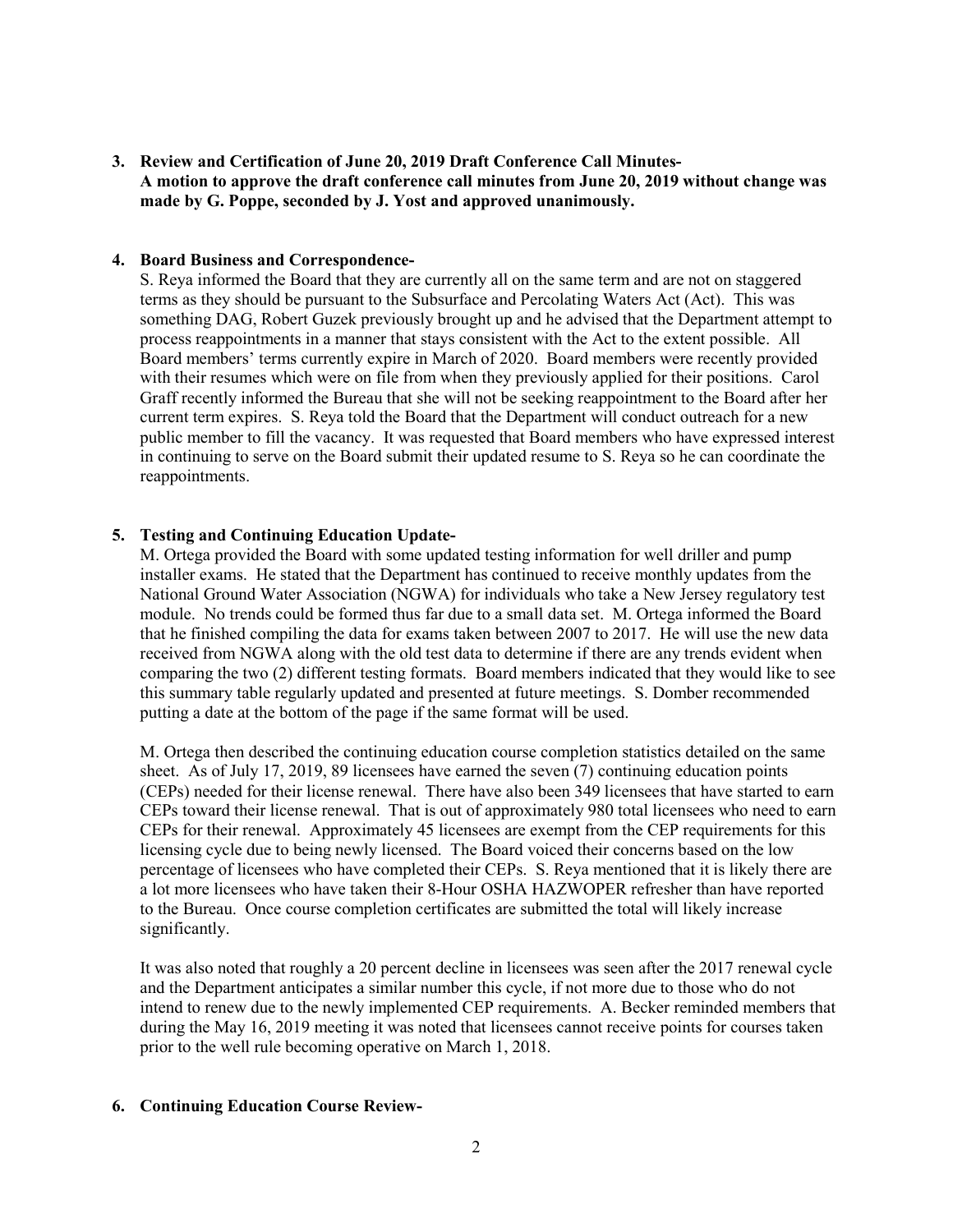Board members clarified that the Department staff had administratively approved the courses forwarded to them for review and that members still needed to review the course content, instructor qualifications, and course length. A Becker asked if there was any discussion for these courses. S. Reya and A. Becker provided J. Denyes with an update on the continuing education review process, as she was not the Board's legal advisor during the time the course approval process was initiated.

#### **Courses approved by the Board for licensed individuals for previously attended events:**

**Joe Yost** – Water Well Jetting – Demonstrated attending a 3.5 hour training course and is requesting 3.5 CEPs.

**A motion was made to recommend accepting this course for 3.5 Technical CEPs. This motion was made by G. Poppe, seconded by A. Becker, and approved by all except for J. Yost who abstained.**

**Jeff Tomlin** – Water Well Jetting – Demonstrated attending a 3.5 hour training course and is requesting 3.5 CEPs.

**A motion was made to recommend accepting this course for 3.5 Technical CEPs. This motion was made by G. Poppe, seconded by A. Becker, and approved by all except for J. Yost who abstained.**

**Nicholas Thies** – 4 Hour Water Well Drillers CE – Demonstrated attending a 4 hour training course and is requesting 4 CEPs.

## **A motion was made to recommend accepting this course for 4 Technical CEPs**. **This motion was made by J. Yost, seconded by G. Poppe, and approved unanimously.**

Prior to taking a vote on the Theory, Selection, and Troubleshooting course, there was a discussion regarding how many points to award to the course. R. Dalton recommended only issuing one (1) CEP for this course. This was due to a large portion of the course being a review of laws and regulations. J. Yost and G. Poppe brought up how laws and regulations occasionally change. Well drillers and/or pump installers would want to learn about laws and regulations pertaining to areas which they are less familiar with. A. Becker agreed with J. Yost and G. Poppe and the vote followed.

#### **Courses approved for course providers:**

Theory, Selection, and Troubleshooting – Parkhurst Distributing Company – **7 Technical CEPs A motion to approve Theory, Selection, and Troubleshooting was made by J. Yost, seconded by G. Poppe, and approved by all except for R. Dalton who was opposed.**

A. Becker asked how the Board and Department plan to handle approving courses for the next licensing cycle. S. Reya reminded the Board that it is not mandatory for course providers to reapply for their previously approved course in a new licensing cycle if the content remains the same according to the rule. The Board shall reevaluate courses at the end of a three-year licensing cycle. A. Becker asked if the Department would need to go back and change the CEP allocations to be broken down to technical and safety credits. M. Ortega informed him that the Department is already tracking technical and safety points, even though they are not being counted as such this license cycle. Doing so will allow the correct format to be in place when necessary for the upcoming full three-year licensing cycle.

It was noted that the *Water System Fundamentals* course which was approved at the May 16, 2019 meeting would be superseded by the *Theory, Selection, and Troubleshooting* course which was just approved (as listed above). A. Becker asked how this will be handled in the future to make it clear that a course has been superseded and will not be offered. M. Ortega told the Board that he was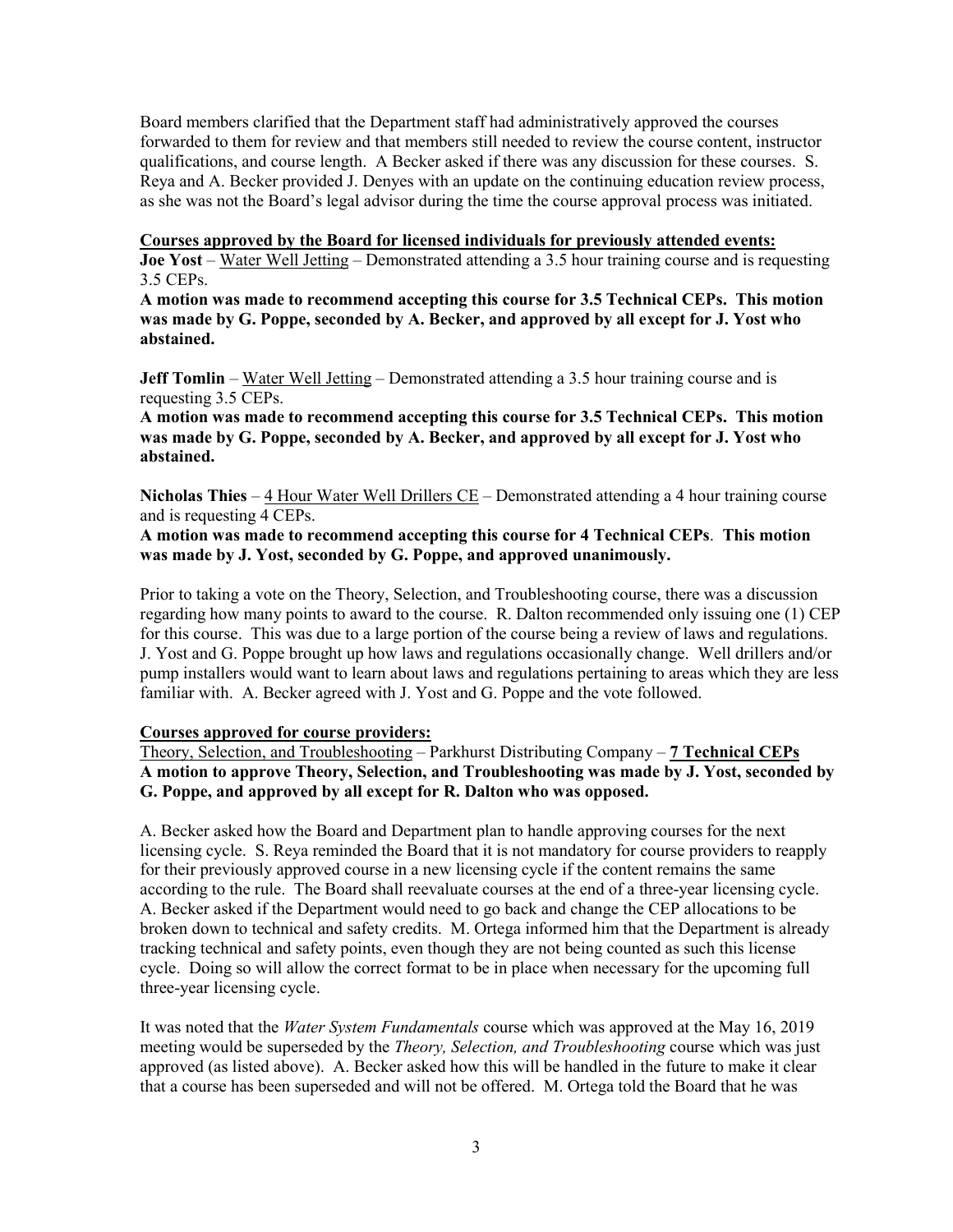tracking all courses in database and that a note would be put into a course which was no longer relevant or superseded.

S. Reya explained to the Board that he had received some feedback regarding some of the technical exams issued by the NGWA. He said that he was informed that there are disinfection, water treatment, national groundwater quality questions on certain exams and that he felt that it might be out of the scope of the exam and equivalent NJ license category. The Bureau will seek clarification on this issue from NGWA to better aid license applicants.

## **7. Preparation for Hearing for September 19th Board Meeting for Possible Licensing Sanctions Against a Licensed Pump Installer-**

J. Denyes, DAG, explained that the hearing for potential license sanctions will proceed in accordance with the Subsurface and Percolating Waters Act as it pre-dates the Administrative Procedure Act, which sets specific standards and procedures for hearings to which Boards must adhere. The Subsurface and Percolating Waters Act is not as detailed with regard to the format that must be followed.

J. Denyes continued to explain that the licensed Pump Installer or his counsel, if applicable, will have the ability to cross-examine witnesses against them. The Department can cross-examine any witnesses that the accused brings forward and will have one last chance to present all their information. After the Board has evaluated both sides of the case, decision making needs to be done in open session. On the day of the hearing if the Board members determine they need to take the presented information under consideration and render a decision at the next Board meeting, that is allowed. J. Denyes reminded the Board that they are making a recommendation to the DEP Commissioner to suspend/revoke the license if that is what they ultimately decide. The final decision is ultimately up to the Commissioner. If Commissioner accepts the Board's recommendation to suspend or revoke the accused's license, then the accused can appeal the decision.

She added that if A. Becker or any other members have questions, they can reach out to her in advance of the hearing provided that no quorum is present. A. Becker brought up that Department staff should not be copied on questions due to the nature of the questions being directed solely to the Board's legal advisor.

J. Denyes said that in other hearings they have a running tape recorder and the designated person who writes minutes takes notes from the tape recorder. She said that there is nothing in the Department's well drilling statute or rule regarding how specific the notes need to be. S. Reya expressed his concern that Department staff should not be taking minutes as is typically done at meetings and that it should be done by a third-party stenographer or transcriber. T. Pilawski agreed.

The Board discussed how in court cases a bailiff is always present so the Department may wish to have a State Trooper available. It was also noted that an alternative would be to utilize security staff that works at the Department's offices for this role.

A. Becker asked who will notify the Board whether the accused will be showing up and if he will have an attorney present for the hearing. T. Pilawski said that the Department staff will notify the Board and that she will arrange to have a stenographer present at the hearing. J. Denyes said that the accused might request that the hearing be delayed and that the Board should extend whatever courtesies within reason. A. Becker polled the Board members whether they believed it was a good idea to postpone the hearing if necessary. A. Becker asked the Board if the accused requests an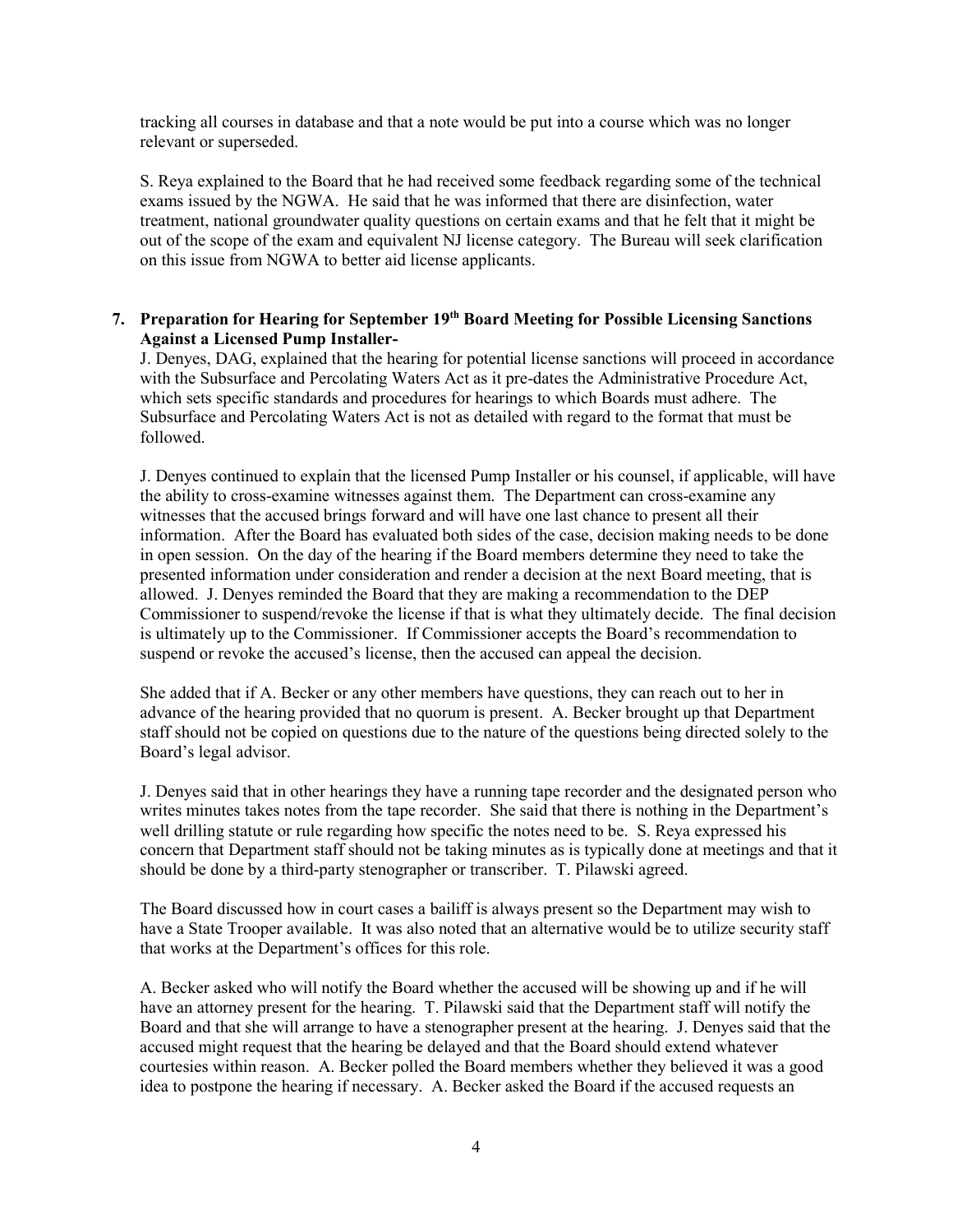extension, would they be willing to extend it by one meeting, to the November 21, 2019 meeting. All Board members agreed that this was reasonable.

## **G. Poppe made a motion that if the license holder responds to the hearing notification notice and requests an extension the Board would extend the hearing to November 21, 2019. R. Dalton seconded the motion and it was approved unanimously by the Board.**

G. Poppe made a motion to go into executive session at the request of legal counsel to advise them on specific legal matters related to the hearing. J. Yost seconded the motion to go into executive session. The motion was approved unanimously at 10:56 am.

The Board resumed open session at 11:12 am.

**8. Update on Closed Loop Geothermal Well Designs Proposed for Installation in New Jersey-**Three (3) items that the drilling contractor and Princeton University's geothermal project engineer needed to send to the Department, which were requested by the Bureau and Board during the May 16th Board meeting were submitted and reviewed by the Bureau, stated S. Reya. He said that a revised well design installation sketch, safety data sheet of the epoxy and a section of the Rygan pipe were all evaluated. S. Reya discussed his concerns with their proposed grouting method and said that he emailed the Bureau's concerns to the drilling company and engineer. It was further stated that Bureau and potentially Board representatives would be onsite to oversee the installation and ensure that the contractor is able to install the well in accordance with the design specifications and conditions that will be included upon issuance of the well permit. Both the proposed depth and annular space dimensions, which limit the amount of clearance for the casing and a tremie pipe that is large enough in diameter to facilitate placement of a Department-approved grout mix, pose challenges to the installation. As Board members previously noted at the May meeting, the geology and high volume of anticipated groundwater could also make the installation difficult. The Department still has not received the permit for the test well.

R. Dalton sent S. Reya detailed geophysical logs for Princeton University which were obtained in 1994, which he provided to the contractor. The geophysical log's pump information shows that there are fracture zones down to 3000 feet that appeared to be water bearing. R. Dalton said that the Stockton Formation typically contains a lot of water and discussed potential difficulties of drilling with air rotary to 1,500. ft if a significant amount of water is encountered during drilling. R. Dalton asked if grout could be pumped down a small tremie down to 1500 feet. G. Poppe said that he believes it will be difficult to accomplish.

A. Becker requested that S. Reya coordinate with the Board when the drilling will take place. He informed the Board that a quorum cannot be present on site, so only a maximum of four Board members can be present at one time. Board volunteers will be notified once the Bureau is made aware of the drilling schedule.

## **9. SWAGE Casing Patch Liner Proposed to Repair Public Community Supply Well-**

A proposal to repair a public supply well in South Plainfield that has tested positive with eColi has been submitted to the Bureau. Bureau staff identified numerous concerns with the proposed fix and sought the expertise of Board members in evaluating the proposal. The well in question is 70 feet deep and18 inches in diameter. Subsurface Technologies proposed using the Precision SWAGE casing patch liner (SWAGE) to address an issue with this well. The SWAGE was approved for use in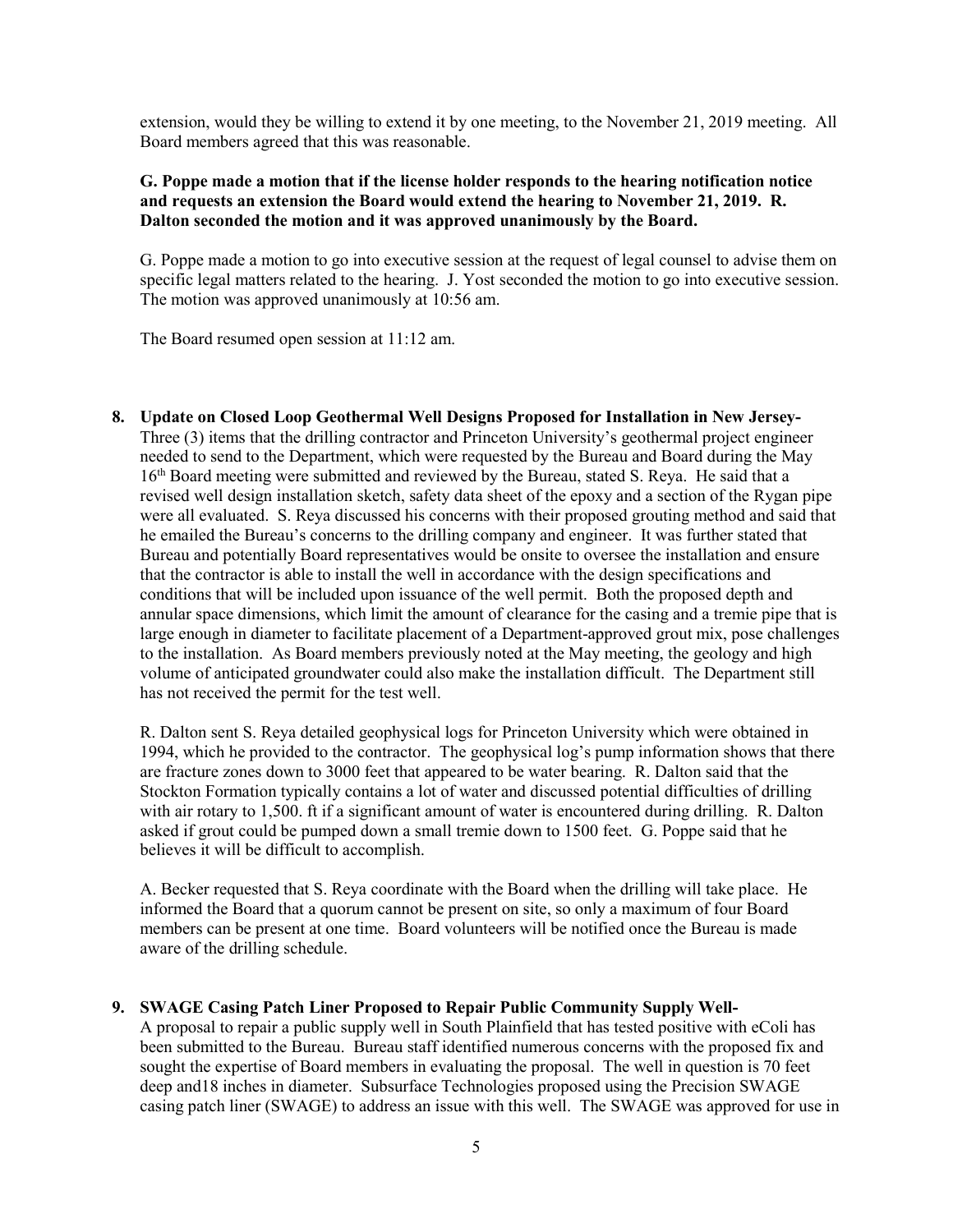New Jersey once before, however, when the SWAGE was approved at that time it was used to patch a small section of casing that had failed.

After performing a television inspection of this particular well, Subsurface Technologies noted that the casing was observed to be in poor condition though they were unable to identify a specific area of casing failure. According to the proposal submitted by Subsurface Technologies, they intended to install a packer immediately above the screen and line the original casing with 55 feet of the SWAGE to patch the well. A letter dated June  $6<sup>th</sup>$  was submitted to the Department as an attachment to the well permit that was submitted. The Department sent the permit back because it was approved as a patch, not a liner and could not be properly grouted in place in accordance with the rule. S. Reya presented the Board members with some documentation about SWAGE and asked if the Board has any experience with this technology.

After reviewing the supplied documentation, the Board noted that the thin wall casing of the SWAGE liner patch does not meet the minimum casing wall thickness requirements of the Well Construction and Maintenance; Sealing of Abandoned Wells Rule, N.J.A.C. 7:9D. The SWAGE casing, which is expanded into place and held in place with a thin elastomer coating, is thinner than the minimum requirement prescribed by N.J.A.C. 7:9D-2.3. Additionally, Board members stated that although this technology is extremely effective as a repair technique, they did not believe it should not be used as a solution to address an entire length of deteriorated casing in a contaminated well. Placing thin stainless-steel casing up against the full length of deteriorated casing with a rubber layer in-between was viewed as a temporary measure that is not an appropriate way to deal with bacteriological contamination entering a well via casing failure at an unknown depth. It was also noted that the presence of a lead packer within the well also does not comply with the Safe Drinking Water Act and that modifying a well that does not, and would not, comply with standards should not be allowed.

M. Schumacher pointed out that Subsurface Technologies did not sufficiently explain why they could not install a smaller diameter casing to act as a liner inside of the original casing, which is typical practice. J. Yost said that he has used the SWAGE as a patch but has never used it as a liner. J. Yost recommended a new replacement well. R. Dalton brought up a concern with the steel being squeezed out by the SWAGE since it is already weakened. The Board's collective opinion was that the SWAGE would not be an appropriate means of correcting the documented water quality problems with this well.

## **10. Enforcement Update: May 16, 2019 – July 18, 2019**

Multi-Bureau Compliance Inspection

- Issue: Bureau staff recently assisted the Bureau of Water Systems Engineering and Southern Water Compliance Enforcement program with a site visit as part of a sanitary survey at an assisted living facility in Waterford, Camden County. Some of the wells were not permitted properly.
	- o Enforcement Action- No further action by Well Permitting needed, facility must repermit wells for current use, which differs from original permitted use.

#### **New Investigation-phone complaint - June 14, 2019**

- Issue: Suspected unlicensed, well pump installation activity in Toms River Township, Ocean County. A New Jersey licensed well driller reported two (2) unlicensed individuals replacing a well pump without the on-site supervision of a New Jersey licensed well driller or pump installer.
	- o Alleged Violations: The complainant confronted the individuals, who admitted that they did not have a license and a licensed well driller was not present. A work truck onsite identified the pump company that employed both individuals performing the work. The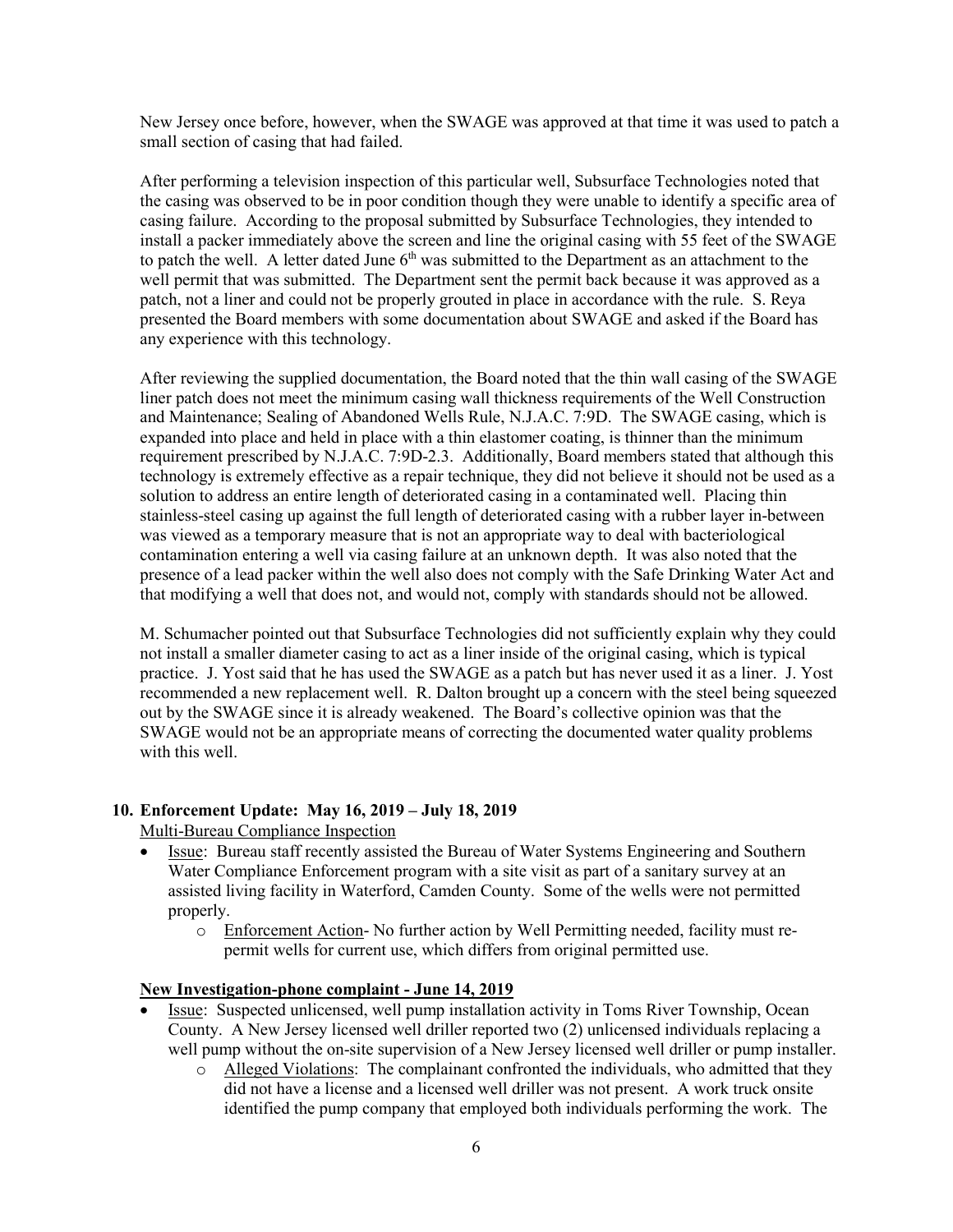complainant reported that the licensed pump company owner (who is properly licensed) was not present.

o Enforcement Action- Bureau staff confirmed, during a phone conversation with the company owner that the two (2) individuals performing the pump work at that property were not licensed. Pending referral to Central Region Water Compliance and Enforcement for further processing.

## **New Investigation-improper hand dug well decommissioning - June 26, 2019**

- Issue: Monmouth County Health officer and a New Jersey licensed well driller reported to the Department an instance of improper well decommissioning of a 12-foot hand dug well during house remodeling.
	- o Alleged Violations: A worker on-site witnessed the dumping of construction debris into a newly exposed 12-foot hand dug well instead of properly decommissioning it. The worker reported the violation and the project was halted while local construction code officials investigated, and photo documented the incident.
	- o Enforcement Action: -Bureau staff confirmed that a violation did occur. Local Health Department will pursue penalties and remediation work of well to be performed by the property owner before further building may be conducted or CO is issued.

A. Becker asked J. Altieri if the Department was taking any action against the property owner. She said the Department is waiting to see the results of the Monmouth County Health Department's investigation.

## **Status update- Ongoing Administrative Hearings - ADR Requested by the Department**

- Issue: Administrative hearing requests filed by well drillers and their companies to dispute five cases of improper permitting, grouting and constructing of domestic and irrigation wells.
	- o Update-Hearing requests were granted by the Department. DEP Office of Dispute Resolution requesting affected parties to take part in Alternate Dispute Resolution (ADR) process to attempt to resolve the issue without a hearing.

## **11. Program Updates-**

T. Pilawski informed the Board that Joe Mattle is officially the Section Chief of the Well Permitting Section as of July 6, 2019. The Board members congratulated and welcomed him.

T. Pilawski stated that the Department had received the compliance plan for the Woodbury geothermal well field. She, along with M. Schumacher and S. Reya, have completed the initial review of the document, which describes how the results of the recently completed Pilot Plan will lead to the re-commissioning/decommissioning of 80 improperly installed geothermal wells.

T. Pilawski provided an updated about the updates to the well rule. She stated that a launch meeting was recently held with other interested parties within the Department and the legal team. She added that the Department is hoping to have the proposal to the NJ Register by September for publishing and that feedback been positive due to industry support of the rule.

S. Reya talked about the turbidity issue that G. Poppe brought up at the May 16, 2019 Board meeting. He reviewed the Safe Drinking Water Act and was unable to find anything that addressed the sampling of wells containing high turbidity that could not be demonstrated to meet Safe Drinking Water Act (N.J.A.C. 7:10) standards when testing the raw water. He asked that G. Poppe attempt to get something in writing from the local administrative authority that indicated that water treatment